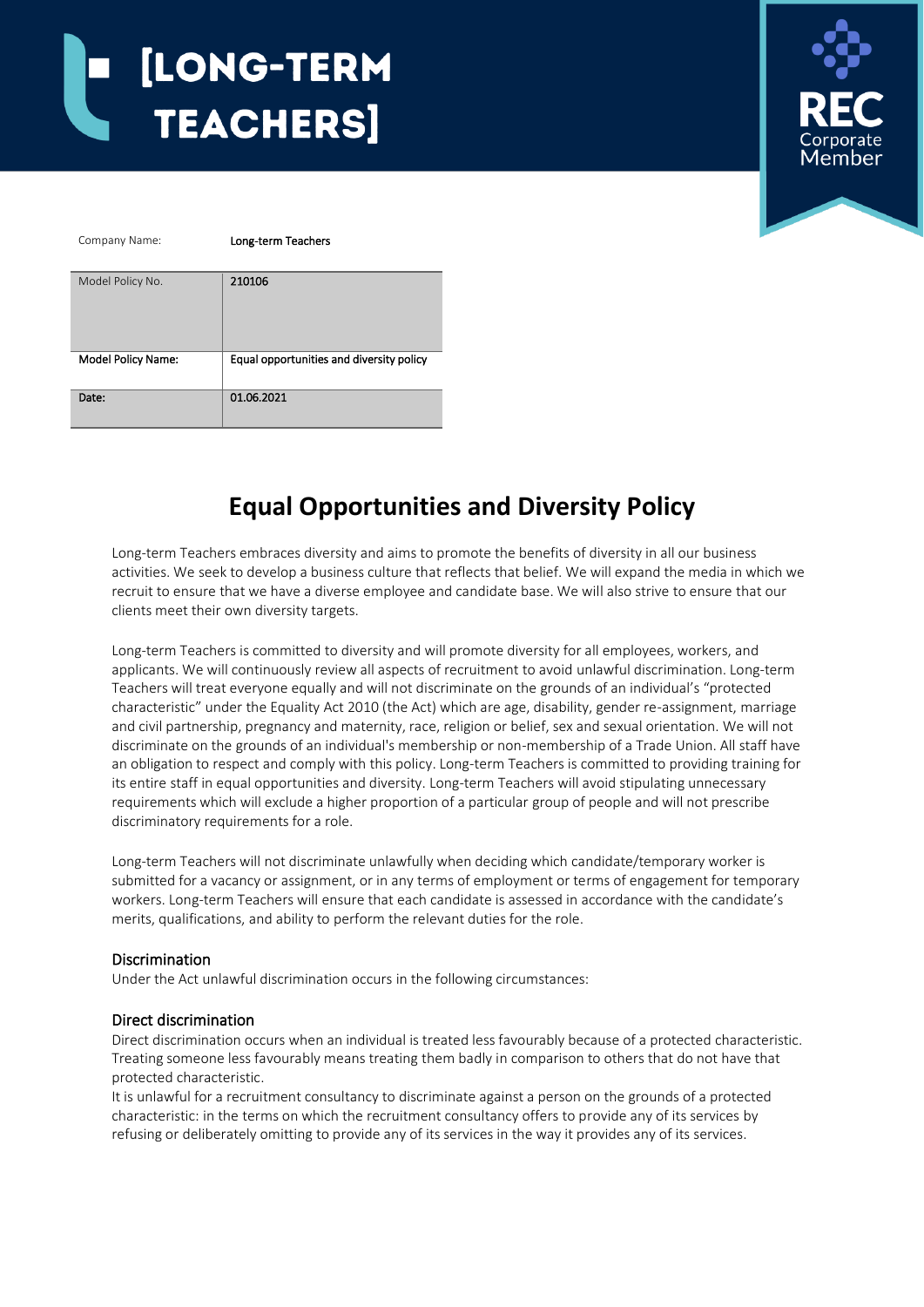Direct discrimination can take place even if the individual does not have the protected characteristic but is treated less favourably because it is assumed he or she has the protected characteristic or is associated with someone that has the protected characteristic.

Direct discrimination would also occur if a recruitment consultancy accepted and acted upon instructions from an employer which states that certain persons are unacceptable due to a protected characteristic unless an exception applies. The Act contains provisions that permit specifying a requirement that an individual must have a particular protected characteristic to undertake a job. These provisions are referred to as occupational requirements. Where there is an occupational requirement then the client must show that applying the requirement is a proportionate means of achieving a legitimate aim, i.e., the employer must be able to objectively justify applying the requirement. An occupational requirement does not allow an employer to employ someone on less favourable terms or to subject a person to any other detriment. Neither does an occupational requirement provide an excuse against harassment or victimisation of someone who does not have the occupational requirement.

# Indirect discrimination

Indirect discrimination occurs when a provision, criterion, or practice (PCP) is applied but this results in people who share a protected characteristic being placed at a disadvantage in comparison to those who do not have the protected characteristic. If the PCP can be objectively justified it will not amount to discrimination. Indirect discrimination would also occur if a recruitment consultant accepted and acted upon an indirectly discriminatory instruction from an employer.

If the vacancy requires characteristics which amount to an occupational requirement or the instruction is discriminatory but there is an objective justification, [Recruitment Company] will not proceed with the vacancy unless the client provides written confirmation of the occupational requirement, exception, or justification. Long-term Teachers will use best endeavours to comply with the Act and will not accept instructions from clients that will result in unlawful discrimination.

#### **Harassment**

Under the Act, harassment is defined as unwanted conduct that relates to a protected characteristic which has the purpose or effect of violating an individual's dignity or creating an intimidating, hostile, degrading, humiliating or offensive environment for that individual. This includes unwanted conduct of a sexual nature.

Long-term Teachers is committed to providing a work environment free from unlawful harassment.

Long-term Teachers will ensure that the consultants do not harass any individual.

Examples of prohibited harassment are:

- verbal or written conduct containing derogatory jokes or comments;
- slurs or unwanted sexual advances;
- visual conduct such as derogatory or sexually orientated posters;
- photographs, cartoons, drawings or gestures which some may find offensive;
- physical conduct such as assault, unwanted touching, or any interference because of sex, race or any other protected characteristic basis;
- threats and demands to submit to sexual requests as a condition of continued employment or to avoid some other loss, and offers of employment benefits in return for sexual favours;
- retaliation for having reported or threatened to report harassment.

If an individual believes that they have been unlawfully harassed, they should make an immediate report to Tom Griffiths (Director) followed by a written complaint as soon as possible after the incident. The details of the complaint should include:

- Details of the incident
- Name(s) of the individual(s) involved
- Name(s) of any witness(es)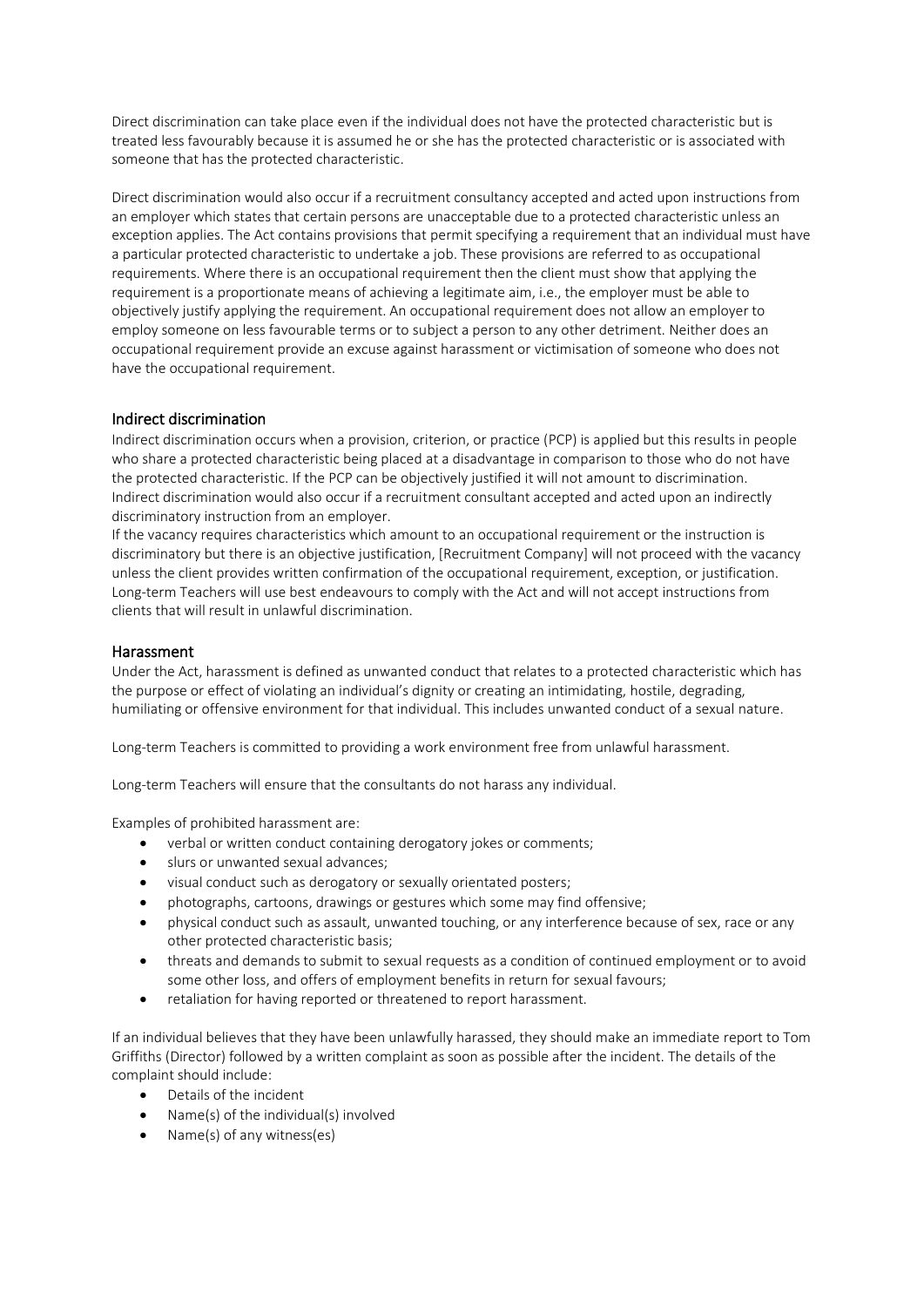Long-term Teachers will undertake a thorough investigation of the allegations. If it is concluded that harassment has occurred, remedial action will be taken. All employees and workers will be expected to comply with Longterm Teacher's policy on harassment in the workplace. Any breach of such a policy will lead to the appropriate disciplinary action. Any individual who Long-term Teachers finds to be responsible for harassment will be subject to the disciplinary procedure and the sanction may include termination.

### Victimisation

Under the Act victimisation occurs when an individual is treated unfavourably because he/she has done a 'protected act' which is bringing a claim for unlawful discrimination or raising a grievance about discrimination or giving evidence in respect of a complaint about discrimination.

Long-term Teachers will ensure that the consultants do not victimise any individual.

#### DISABLED PERSONS

Discrimination occurs when a person is treated unfavourably because of their disability.

In direct discrimination occurs where a provision, criterion or practice is applied by or on behalf of an employer, or any physical feature of the employer's premises, places a disabled person at a substantial disadvantage in comparison with persons who are not disabled.

In recruitment and selection there may be a requirement to make reasonable adjustments. For example, it might be necessary to have different application procedures for partially sighted or blind applicants that enable them to use Braille. With testing and assessment methods and procedures, tests can only be justified if they are related to the skills and competencies required for the job. Even then, it might be appropriate to have different levels of acceptable test results, depending on the disability. For example, an applicant with a learning disability might need more time to complete a test, or not be expected to reach the same standard as other non-disabled applicants.

Reasonable adjustments in recruiting could include:

- modifying testing and assessment procedures;
- meeting the candidate at alternative premises which are more easily accessible;
- having flexibility in the timing of interviews;
- modifying application procedures and application forms;
- providing a reader or interpreter.

Wherever possible Long-term Teachers will make reasonable adjustments to hallways, passages and doors in order to provide and improve means of access for disabled employees and workers. However, this may not always be feasible, due to circumstances creating such difficulties as to render such adjustments as being beyond what is reasonable in all the circumstances.

Long-term Teachers will not discriminate against a disabled person:

- in the arrangements i.e. application form, interview or arrangements for selection for determining whom a job should be offered;
- or in the terms on which employment or engagement of temporary workers is offered; or by refusing to offer, or deliberately not offering the disabled person a job for reasons connected with their disability;
- or in the opportunities afforded to the person for receiving any benefit, or by refusing to afford, or deliberately not affording him or her any such opportunity;
- or by subjecting the individual to any other detriment (detriment will include refusal of training or transfer, demotion, reduction of wage, or harassment).

Long-term Teachers will make career opportunities available to all people with disabilities and every practical effort will be made to provide for the needs of staff, candidates, and clients.

# AGE DISCRIMINATION

Under the Act, it is unlawful to discriminate against directly or indirectly or to harass or victimise a person because of age. Age discrimination does not just provide protection for people who are older or younger. People of all ages are protected.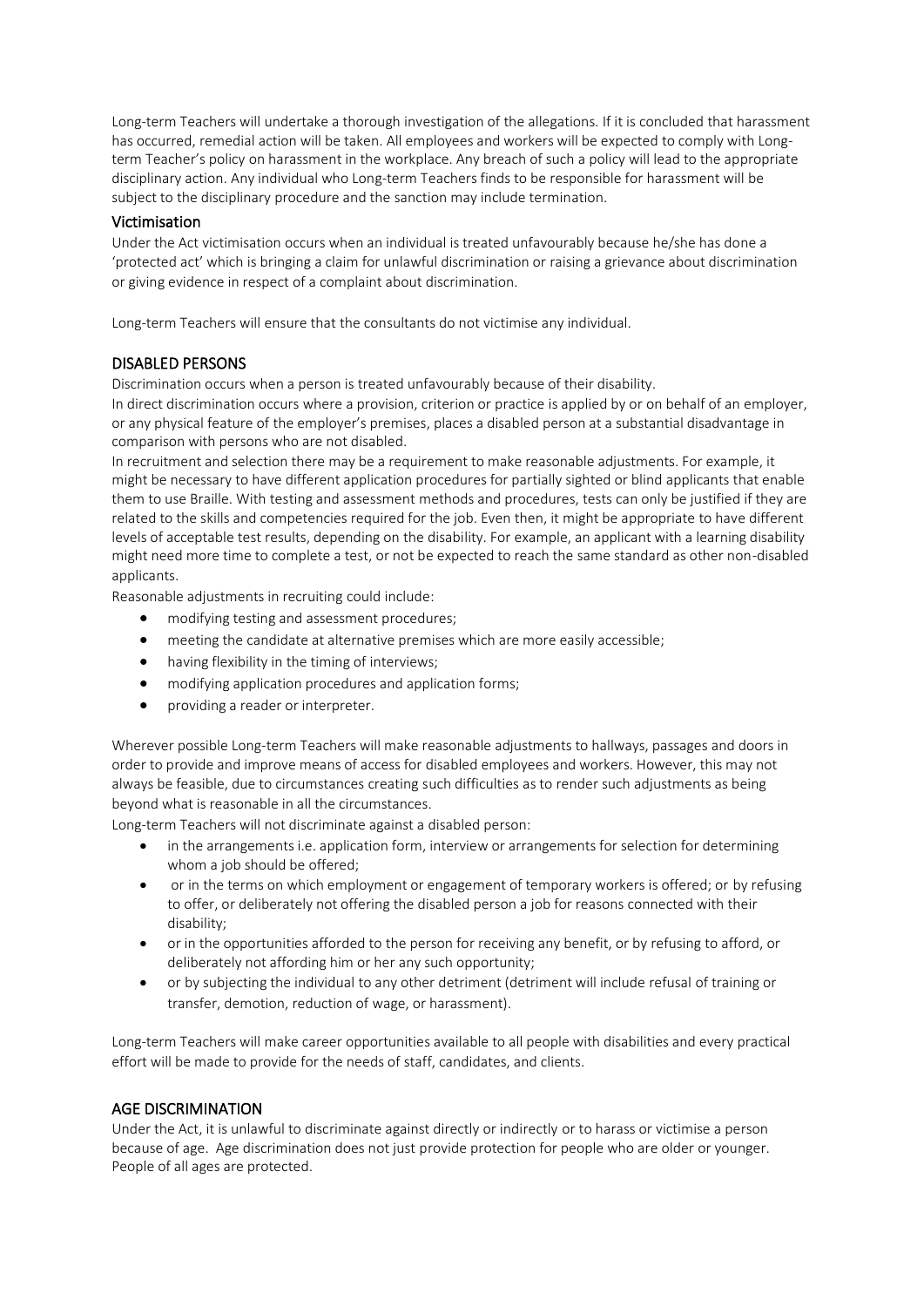A reference to age is a reference to a person's age group. People who share the protected characteristic of age are in the same age group.

Age group can have various references:

Under 21s

People in their 40s Adults

Long-term Teachers will not discriminate directly or indirectly, harass or victimise any person on the grounds of their age. We will encourage clients not to include any age criteria in job specifications and every attempt will be made to encourage clients to recruit based on competence and skills and not age.

Long-term Teachers is committed to recruiting and retaining employees whose skills, experience, and attitude are suitable for the requirements of the various positions regardless of age. No age requirements will be stated in any job advertisements on behalf of the company.

If Long-term Teachers requests age as part of its recruitment process such information will not be used as selection, training, or promotion criteria or in any detrimental way and is only for compilation of personal data, which the company holds on all employees and workers and as part of its equal opportunities monitoring process. In addition, if under age 22 to adhere to Conduct of Employment Agencies and Employment Business Regulations 2003 and other relevant legislation applicable to children or young candidates.

Where a client requests age or date of birth, this will have to be under an occupational requirement or with an objective justification which should be confirmed in writing.

# PART-TIME WORKERS

This policy also covers the treatment of those employees and workers who work on a part-time basis, Long-term Teachers recognises that it is an essential part of this policy that part time employees are treated on the same terms, with no detriment, as full-time employees (albeit on a pro rata basis) in matters such as rates of pay, holiday entitlement, maternity leave, parental and domestic incident leave and access to our pension scheme. Long-term Teachers also recognises that part time employees must be treated the same as full time employees in relation to training and redundancy situations.

# GENDER REASSIGNMENT POLICY

Long-term Teachers recognises that any employee or worker may wish to change their gender during their employment with the Company.

Long-term Teachers will support any employee or worker through the reassignment.

Long-term Teachers will make every effort to try to protect an employee or worker who has undergone, is undergoing or intends to undergo gender reassignment, from discrimination or harassment within the workplace.

Where an employee is engaged in work where the gender change imposes genuine problems Long-term Teachers will make every effort to reassign the employee or worker to an alternative role in the Company, if so desired by the employee.

Any employee or worker suffering discrimination on the grounds of gender reassignment should have recourse to the Company's grievance procedure.

# RECRUITMENT OF EX-OFFENDERS

Where Long-term Teachers has registered with the Disclosure and Barring Service (DBS) and has the authority to apply for criminal records checks on individual because they are working with children or vulnerable adults or both, we will comply with the DBS's Code of Practice which includes having a policy on the recruitment of exoffenders.

# COMPLAINTS AND MONITORING PROCEDURES

Long-term Teachers has in place procedures for monitoring compliance with this policy and for dealing with complaints of discrimination. These are available from Beth Haswell & Tom Griffiths and will be made available immediately upon request. Any discrimination complaint will be investigated fully.